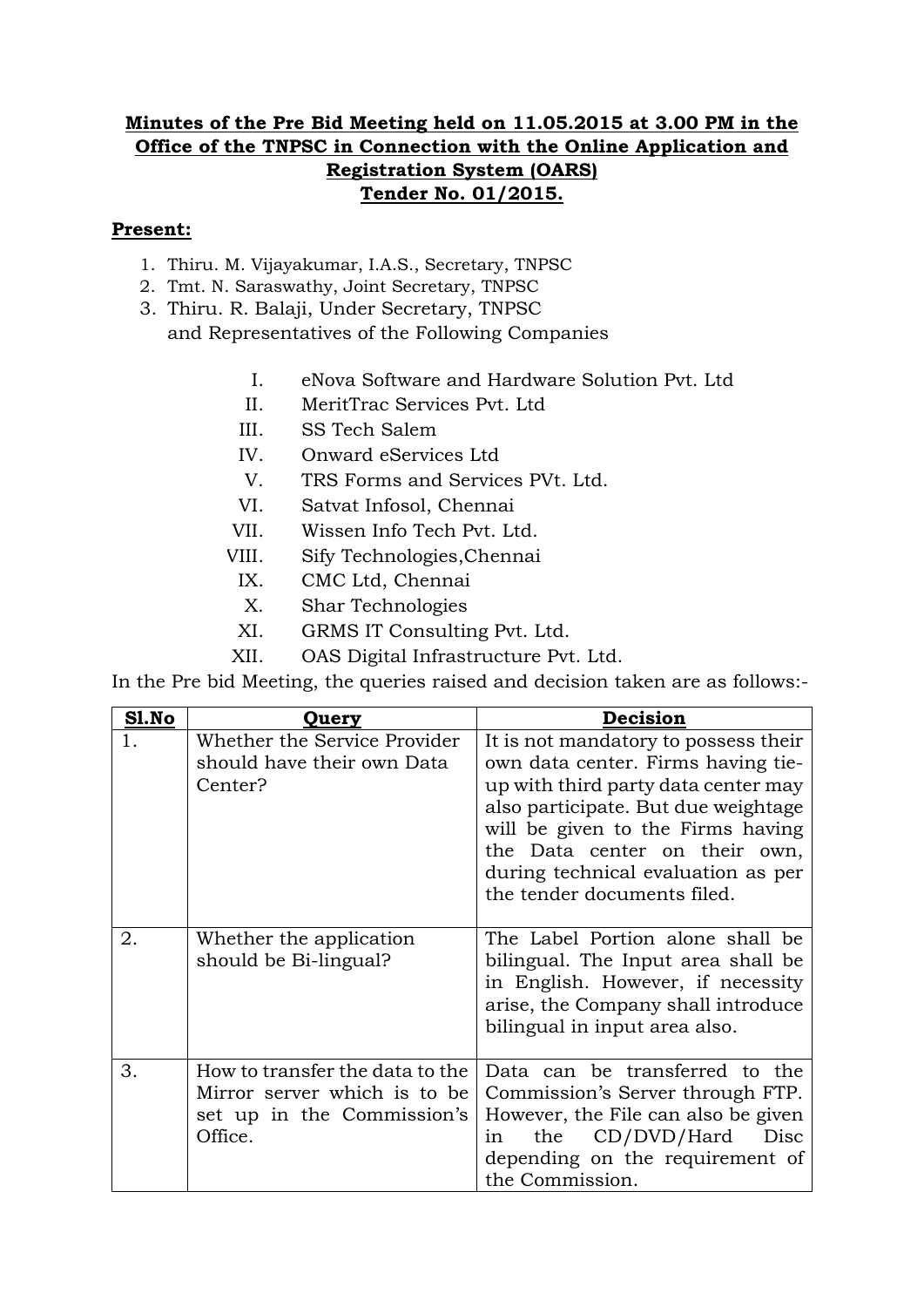| 4. | Security Audit is not possible<br>within the time stipulated in<br>the Tender document. Can it<br>be decided later?        | developed<br>for<br>this<br>Software<br>shall be placed<br>for<br>purpose<br>Security Audit within 30 days from<br>the date of completion of first<br>online application. Any delay by<br>the third party appointed<br>for<br>security audit will be taken into<br>consideration and unavoidable<br>delay may be admitted. However,<br>there shall not be any delay in the<br>part of Service Provider.<br>All<br>Informations<br>and<br>documents<br>required by the Audit party shall<br>immediately be submitted by the<br>Service Provider. |
|----|----------------------------------------------------------------------------------------------------------------------------|-------------------------------------------------------------------------------------------------------------------------------------------------------------------------------------------------------------------------------------------------------------------------------------------------------------------------------------------------------------------------------------------------------------------------------------------------------------------------------------------------------------------------------------------------|
| 5. | Time given to design online<br>application and modification<br>in the application is not<br>sufficient. Can it be relaxed? | Time given for designing of online<br>application is relaxed from 5 days<br>to 7 days from the date of receipt of<br>of the<br>gist<br>notification.<br>Any<br>Modification<br>alteration<br>and<br>suggested by TNPSC shall be<br>completed within a period of 3<br>days.                                                                                                                                                                                                                                                                      |
| 6. | Is Certificate upload<br>mandatory for all candidates<br>who have registered in One<br>Time Registration mode?             | No. presently the uploading facility<br>shall be made available only to the<br>candidates who are in zone<br><sub>of</sub><br>consideration.<br>The<br>list<br>οf<br>candidates who are in zone<br><sub>of</sub><br>consideration will be informed to<br>the service provider from time to<br>time by the Commission.                                                                                                                                                                                                                           |
| 7. | Certification of CMMI is<br>required at Level 3 or 5?                                                                      | The Companies those who have<br>CMMI certification at any level can<br>apply. The Technical Committee<br>will decide in the Matter.                                                                                                                                                                                                                                                                                                                                                                                                             |
| 8. | What are the concurrent<br>number of Notification to be<br>taken live at a time?                                           | The<br>number<br>οf<br>concurrent<br>Notification / Application<br>for<br>designing to be taken live shall be<br>5. However, the Service Provider<br>should be ready to design 10<br>Notifications / Applications at a<br>from<br>time,<br>apart<br>the<br>live<br>applications.                                                                                                                                                                                                                                                                |